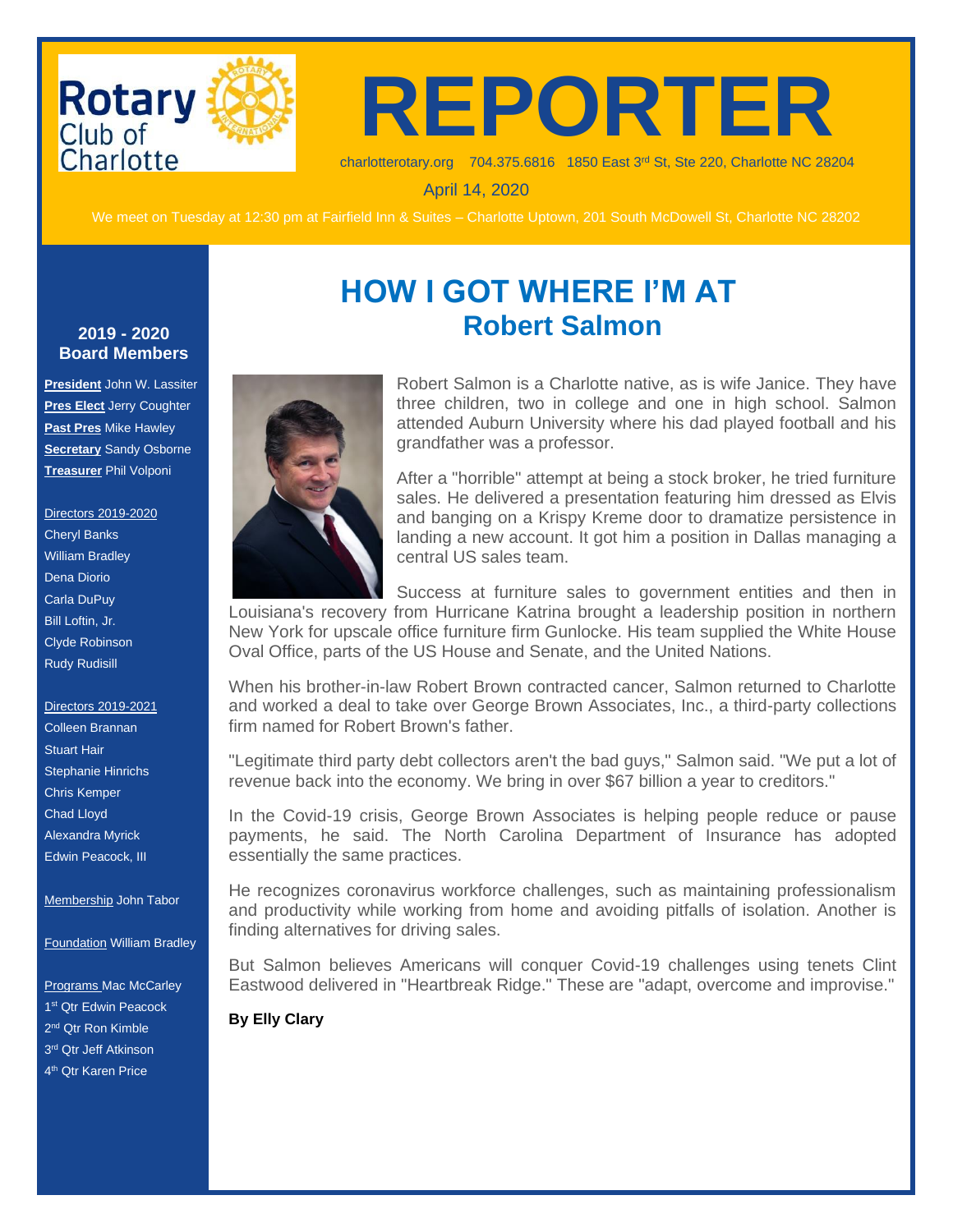

## **CLUB NEWS**

Rotary International link to covid-19:<http://on.rotary.org/covid-19>

*STAYING IN TOUCH with our Rotary members is important. Please take a minute to check on your friends, report funny stories and updates back to me to share with everyone so we can see who is doing what. The Reporter can be used to share what your company is doing to get through the pandemic, what your family is doing, send me your How I Got Where I'm At….anything to keep our members in the know.* 

KANDI DEITEMEYER: Rotary friends and family send love and prayers to Kandi Deitemeyer and family during a difficult time. Kandi's father, Thomas Westmoreland passed away April 9. Private services will be in Seagrove, NC

JIM HINTZ: I am writing this while sitting at the US Embassy in Lima, having arrived here (with my daughter Carol and my son-in-law John) at 6:00 on Monday morning (6 Apr), after a 16-hour bus ride from Arequipa. We are in the midst of being repatriated back to the States in the face of the COVID-19 pandemic. From here we'll go to the military base at the Lima airport and board a flight leaving for Washington Dulles this afternoon. We'll get to Dulles late at night, get a motel for the night, and the next day I'll fly on to Charlotte, arriving at 2:00 in the afternoon, very close to 48 hours after we left Arequipa.

Going from Peru to the States because of the virus sounds a lot like jumping out of the frying pan and into the fire, since Peru has instituted stronger measures to stop the spread of virus than has the US, and they also instituted them earlier. However, even though contracting the virus is more likely in the US than in Peru, if that happens to me, the health care system in the States is far superior to that in Peru, which has to be a concern to a youngster (78) like me. Whenever I've been asked in the past, where would I go if I had a serious health issue while in Peru, my answer has always been, "To the airport!" And that's just what I'm doing.

It's very sad for me to have to leave Peru, where I have so many loved ones, and where God has given me "my people" to serve. But with all the restrictions placed on me there, I was unable to do a single thing for them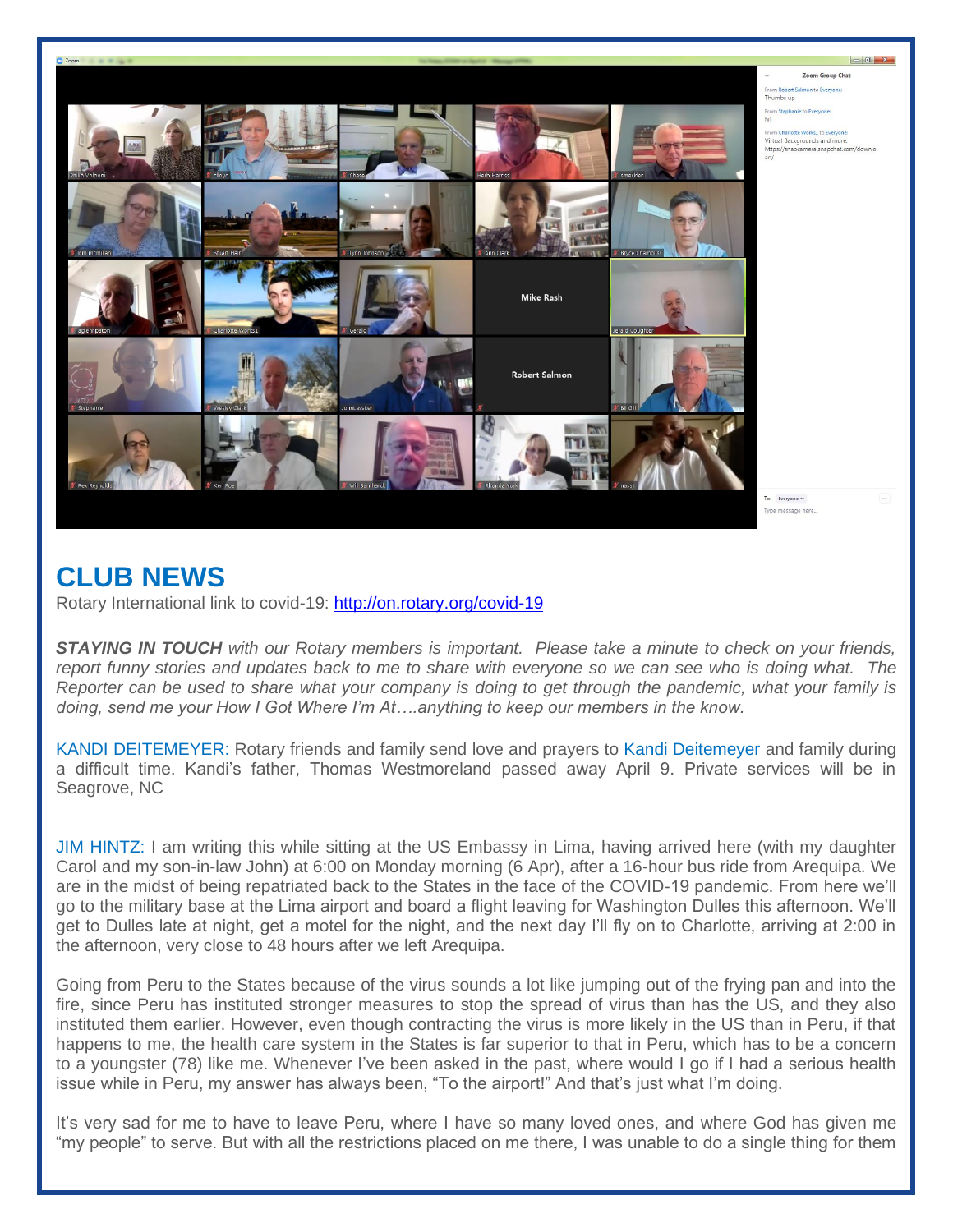that I couldn't do equally well, or even better, from the States. And in addition, taking the decision I just have may well turn out to be the reason that I'll live to fight, and serve, another day.

NEW GEN PEACE BUILDERS: PDG Tom Smith and Charlotte Rotarian Patricia Shafer look forward to the day we can get together In-person to thank all of you for your support of the NewGen Peace Builders 2020 program. The program completed the necessary physical presence portion of the program prior to the shutdown and is continuing in a virtual format and will finish with a YOUnited Day pf Celebration on May 16 in a virtual format. Patricia Shafer will send out invitations for the event.

This year's program has proven to be a success despite the obstacles placed in its way. This year's cohort has students from Mecklenburg, Gaston and Union county in attendance along with a number of Rotarian and non-Rotarian mentor volunteers. Rotary Club of Charlotte supported this Rotary program with a donation of \$1500.

TONY MARCIANO: The success of Community Matters Café has been put on hold as the government has closed the dining room of all restaurants. Now we are under Shelter in Place. Yet we still have students in the Café program who, having completed Rebound and Dove's Nest, want to learn life skills they desperately need to thrive in society. The Rotary Club of Charlotte has donated \$425 to cover Dove's Nest residents. If any of you would like to help cover the \$525 needed to make a difference for Rebound residents, please reach out to Tony [\(Tony.marciano@charlotterescuemission.org\)](mailto:Tony.marciano@charlotterescuemission.org).

GREG REAGAN: We continue to navigate through unchartered territory from the coronavirus pandemic, now with an eye on business restoration and economic recovery plans. This disruption has introduced a new set of valuation risks and uncertainties that will significantly impact business valuations as we enter this transition.

In consideration of these changes, I was recently invited to partner with the [National Association of Certified](https://urldefense.proofpoint.com/v2/url?u=https-3A__www.nacva.com_&d=DwMF-g&c=euGZstcaTDllvimEN8b7jXrwqOf-v5A_CdpgnVfiiMM&r=fwV7BlviaD5hAuXCw5LX56s4W-CdwN6MU1QN_ADijmw&m=5FER-lZ1_4-wQM5NjYJzx68PUzfTc2XtJ12HqXvn60Y&s=B78v-xrtrLSup1ruKa9fxafKkDgN6pCKOhN0hc9zaZA&e=)  [Valuators and Analysts](https://urldefense.proofpoint.com/v2/url?u=https-3A__www.nacva.com_&d=DwMF-g&c=euGZstcaTDllvimEN8b7jXrwqOf-v5A_CdpgnVfiiMM&r=fwV7BlviaD5hAuXCw5LX56s4W-CdwN6MU1QN_ADijmw&m=5FER-lZ1_4-wQM5NjYJzx68PUzfTc2XtJ12HqXvn60Y&s=B78v-xrtrLSup1ruKa9fxafKkDgN6pCKOhN0hc9zaZA&e=) (NACVA) and the [Consultant's Training Institute](https://urldefense.proofpoint.com/v2/url?u=http-3A__www.thecti.com_index.htm&d=DwMF-g&c=euGZstcaTDllvimEN8b7jXrwqOf-v5A_CdpgnVfiiMM&r=fwV7BlviaD5hAuXCw5LX56s4W-CdwN6MU1QN_ADijmw&m=5FER-lZ1_4-wQM5NjYJzx68PUzfTc2XtJ12HqXvn60Y&s=VPjqzY1qUw3mzgBy2z5lL6jj5D0OnYq0dovWyURIBpU&e=) (CTI) to identify post-COVID-19 considerations and provide guidance on how to address coming changes.

A complimentary webinar series will be provided throughout the month of April to anyone interested in this topic. Participation will also qualify attendees for one hour of Continuing Education Credit. You may [submit](https://urldefense.proofpoint.com/v2/url?u=https-3A__www.surveymonkey.com_r_COVID-2D19-2DBVFA&d=DwMF-g&c=euGZstcaTDllvimEN8b7jXrwqOf-v5A_CdpgnVfiiMM&r=fwV7BlviaD5hAuXCw5LX56s4W-CdwN6MU1QN_ADijmw&m=5FER-lZ1_4-wQM5NjYJzx68PUzfTc2XtJ12HqXvn60Y&s=TymLrHQ56RbpqUqEoujJhtBwz10oUuPuAG7Zd-gpPd0&e=)  [specific questions in advance](https://urldefense.proofpoint.com/v2/url?u=https-3A__www.surveymonkey.com_r_COVID-2D19-2DBVFA&d=DwMF-g&c=euGZstcaTDllvimEN8b7jXrwqOf-v5A_CdpgnVfiiMM&r=fwV7BlviaD5hAuXCw5LX56s4W-CdwN6MU1QN_ADijmw&m=5FER-lZ1_4-wQM5NjYJzx68PUzfTc2XtJ12HqXvn60Y&s=TymLrHQ56RbpqUqEoujJhtBwz10oUuPuAG7Zd-gpPd0&e=) if you would like the panel to address.

Our first webinar begins **WEDNESDAY APRIL 15 at 2pm EST (1pm CST)**. You can register for this session and all subsequent events below. Follow-up webinars will be held April 22, April 27, and April 29 at the same time. [REGISTER HERE](https://urldefense.proofpoint.com/v2/url?u=https-3A__www.nacva.com_bvfaimpacts&d=DwMF-g&c=euGZstcaTDllvimEN8b7jXrwqOf-v5A_CdpgnVfiiMM&r=fwV7BlviaD5hAuXCw5LX56s4W-CdwN6MU1QN_ADijmw&m=5FER-lZ1_4-wQM5NjYJzx68PUzfTc2XtJ12HqXvn60Y&s=fobMFPFCp4681RaKxrjM4CdmDFceXqLRB16q83i-mtU&e=)

CHASE SAUNDERS: Good Fellows Club Members would like to provide volunteers to help process families in a safe environment using a Turbo Tax-like tool. If you would like to learn more about how to volunteer, please send an email to [goodfellowsclub@gmail.com.](mailto:goodfellowsclub@gmail.com) Additional details will be provided to those that express an interest.

CYNTHIA MARSHALL: Update on vegetables donated from the aquaponics program at Myers Park and Garinger High Schools: [https://www.wbtv.com/2020/04/01/student-grown-vegetables-donated-local-organization-help-with](https://www.wbtv.com/2020/04/01/student-grown-vegetables-donated-local-organization-help-with-coronavirus/?fbclid=IwAR1_dG2GYJ4BdRRFL5YOQW94b7_fcJmREOyezCKU02IPO3PnSCPrYqzVgsE)[coronavirus/?fbclid=IwAR1\\_dG2GYJ4BdRRFL5YOQW94b7\\_fcJmREOyezCKU02IPO3PnSCPrYqzVgsE](https://www.wbtv.com/2020/04/01/student-grown-vegetables-donated-local-organization-help-with-coronavirus/?fbclid=IwAR1_dG2GYJ4BdRRFL5YOQW94b7_fcJmREOyezCKU02IPO3PnSCPrYqzVgsE)

COLLEEN BRANNAN: Next week is [DO GOOD Week,](http://dogoodweekclt.org/) SHARE Charlotte's annual spring community-wide giving campaign celebrating National Volunteer Week. Choose a way to do good from hundreds of #SHAREfromHome virtual volunteering options at [www.DoGoodWeekCLT.org](http://www.dogoodweekclt.org/)